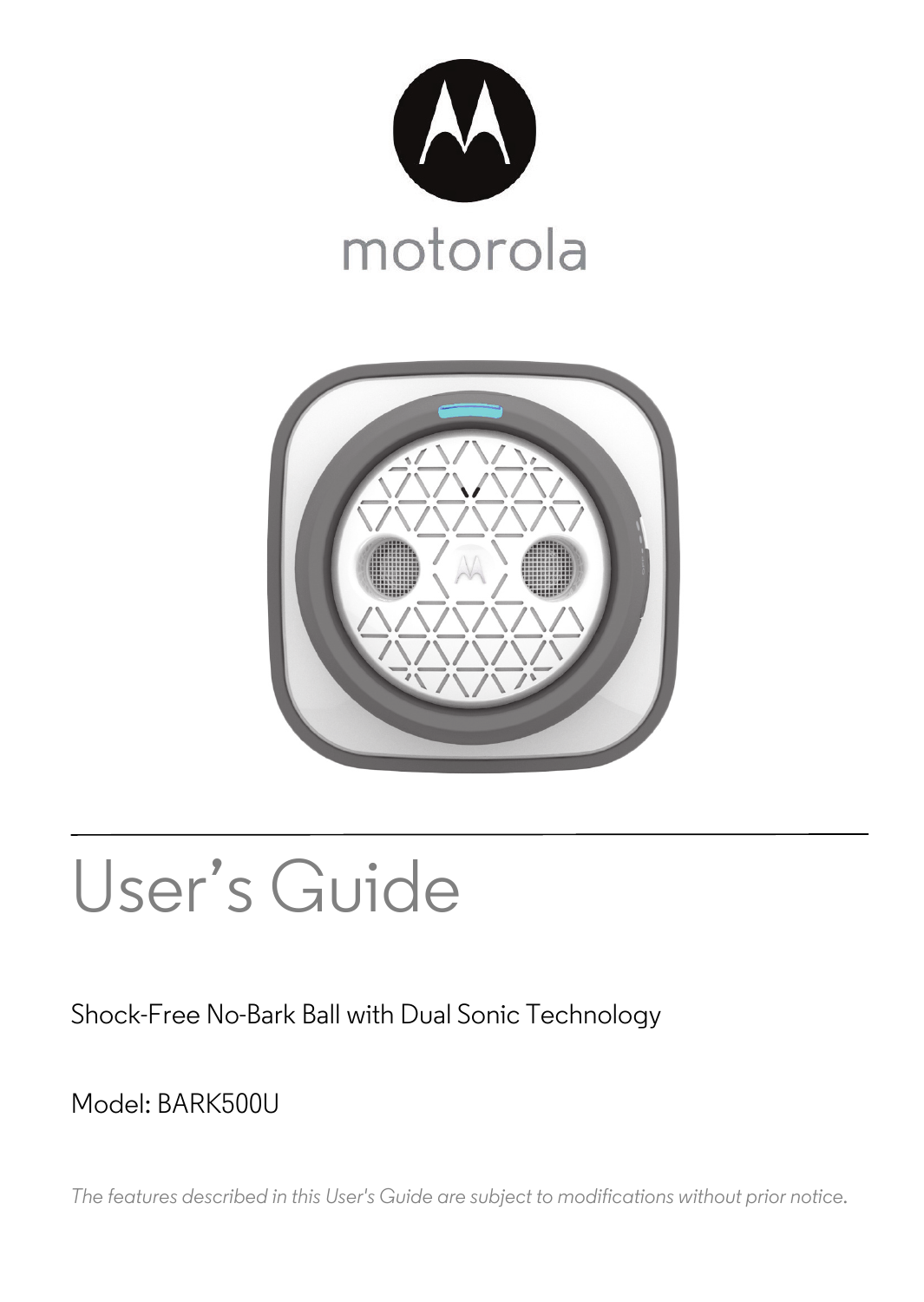# *Welcome...*

### *to your new Motorola Shock-Free No-Bark Ball with Dual Sonic Technology!*

Thank you for purchasing the Motorola BARK500U. With an operating range of up to 25 feet, your No-Bark Ball utilizes a built-in smart sensor that emits ultrasonic sound automatically every time your dog barks. The highpitched ultrasonic sound that can be heard by your dog, yet inaudible to the human ear is specifically designed to discourage excessive barking. You can also press a button to emit ultrasonic sound manually whenever your dog misbehaves.

Please retain your original dated sales receipt for your records. For warranty service of your Motorola product, you will need to provide a copy of your dated sales receipt to confirm warranty status. Registration is not required for warranty coverage.

For product related questions, please call:

**US and Canada 1-888-331-3383 Email: support@motorolamonitors.com**

This User's Guide provides you with all the information you need to get the most from the product.

Please read and follow the instructions in this User's Guide along with the Safety Instructions on page [6](#page-5-0) before you using this product.

# **Got everything?**

• 1 x No-Bark Ball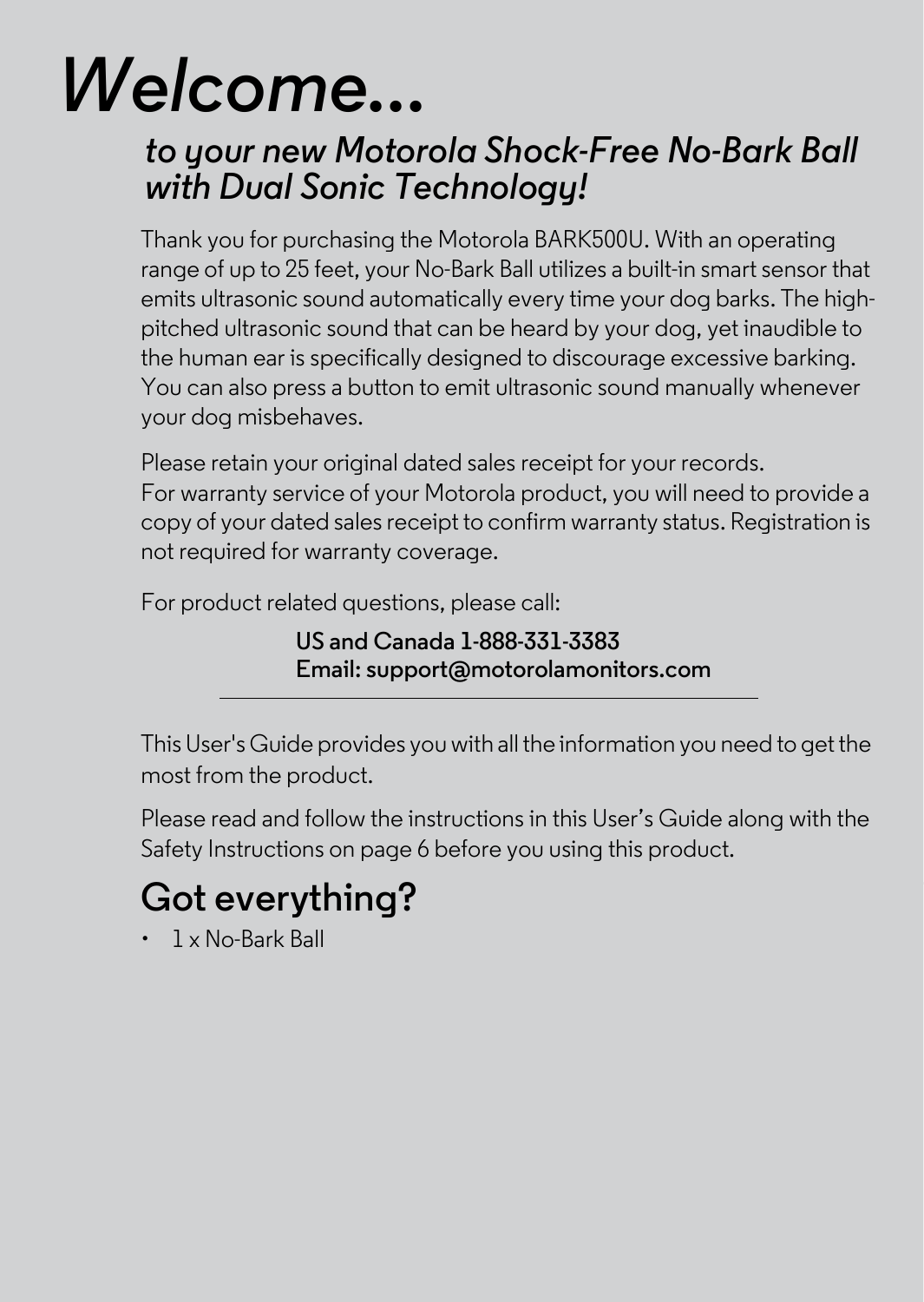### *Overview of the Shock-Free No-Bark Ball with Dual Sonic Technology*

### **FRONT BACK**



**1. Manual Ultrasonic Button** Press and hold to emit ultrasonic sound.

### **2. Indicator LED**

Lights up in blue for 3 seconds when the unit is powered on and flashes slowly during standby. Lights up in red when battery is low. Flashes quickly in blue when emitting ultrasonic correction.

### **3. Power/Selection Switch**

Press and slide to power the unit On/Off.

Press and slide to select correction level.

Level 1 - low ultrasonic sound

Level 2 - medium ultrasonic sound

Level 3 - high ultrasonic sound



- **4. Speakers** Delivers ultrasonic sound.
- **5. Battery Cover**
- **6. Keyholes for wall-mounting**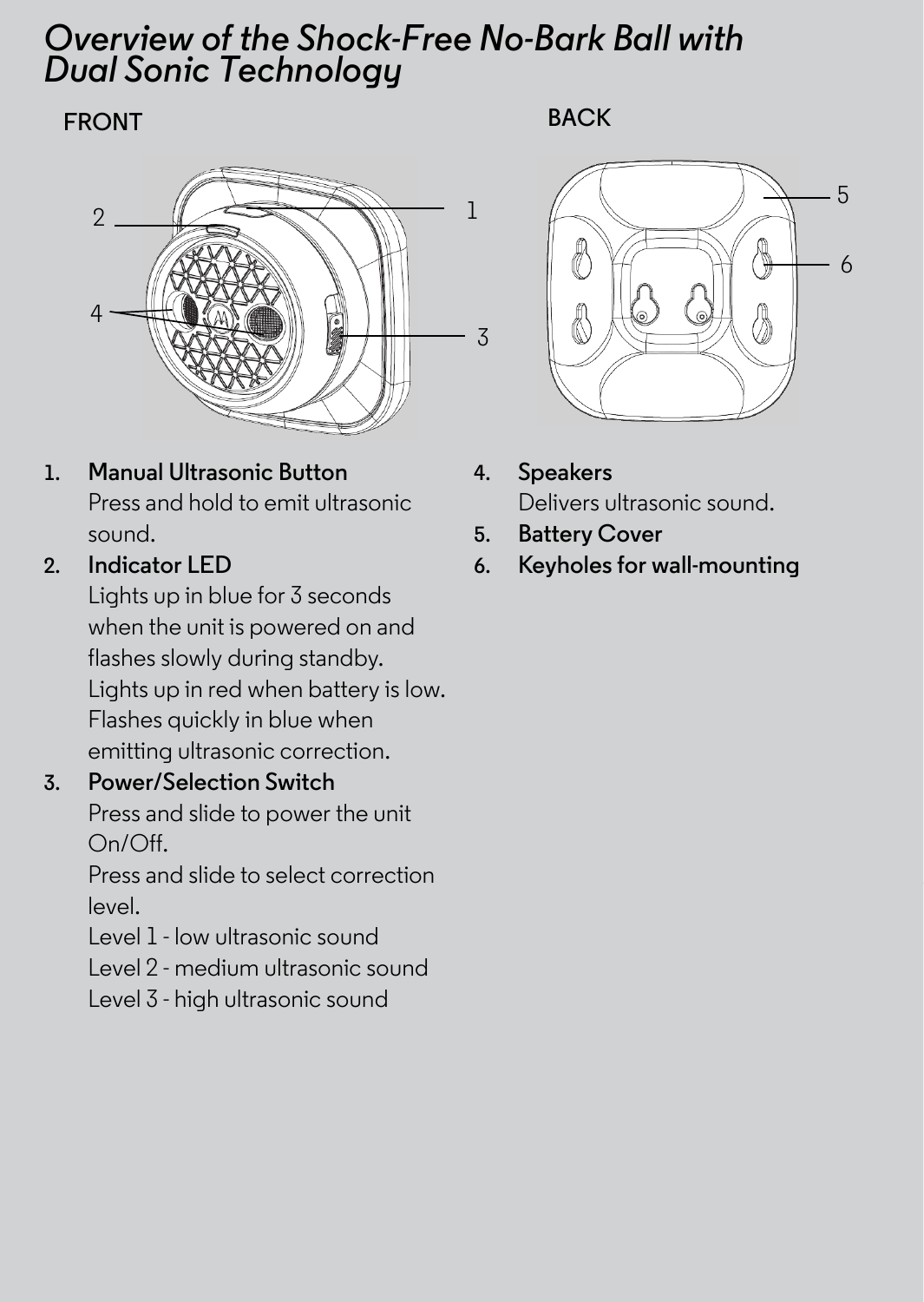### **How the Shock-Free No-Bark Ball with Dual Sonic Technology works**

Motorola's No-Bark Ball is a quick, easy and fair way to reduce excessive barking behavior. Whenever the No-Bark Ball detects that your dog is barking, it releases an unpleasant high-pitched ultrasonic sound to interrupt its barking.

You can choose from three levels of correction (Level 1 - low ultrasonic sound, Level 2 - medium ultrasonic sound, Level 3 - high ultrasonic sound) to match your dog's personality. Our goal is to limit excessive barking, not to attempt to eliminate or suppress all barking.

# **Important guidelines when using the Shock-Free No-Bark Ball with Dual Sonic Technology**

- Even though most humans cannot hear the ultrasonic sound, do not place the No-Bark Ball close to the ear.
- Do not allow children to operate the system.
- All pets within the hearing range will be affected by the ultrasonic sound.
- Do not drop the No-Bark Ball.
- The No-Bark Ball is designed for use with dogs to control excessive barking behavior only. Do not use it for any other purposes that are not described in this User's Guide.
- For best results, use indoors.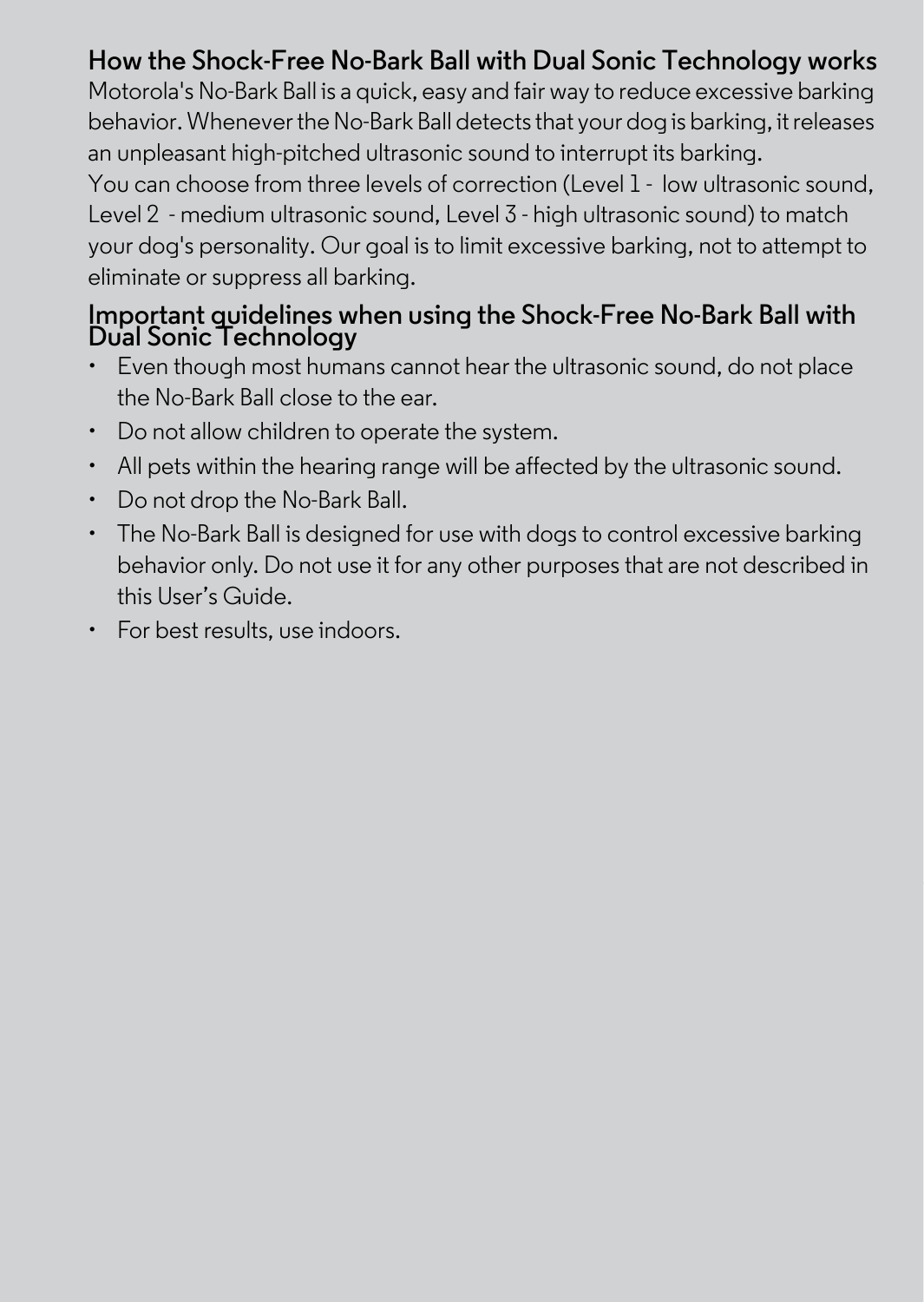

### **Table of contents**

| 1. |                                                                         |  |
|----|-------------------------------------------------------------------------|--|
| 2. |                                                                         |  |
|    | 2.1                                                                     |  |
|    | Set up the Shock-Free No-Bark Ball with Dual Sonic Technology  8<br>2.2 |  |
| 3. | Using the Shock-Free No-Bark Ball with Dual Sonic Technology  9         |  |
|    | 3.1                                                                     |  |
|    | 3.2                                                                     |  |
|    | 3.3                                                                     |  |
| 4. | When Using the Shock-Free No-Bark Ball with Dual Sonic Technology       |  |
|    | the First Few Times ………………………………………………………………………… 10                     |  |
| 5. |                                                                         |  |
| 6. |                                                                         |  |
| 7. |                                                                         |  |
| 8. |                                                                         |  |
| 9. |                                                                         |  |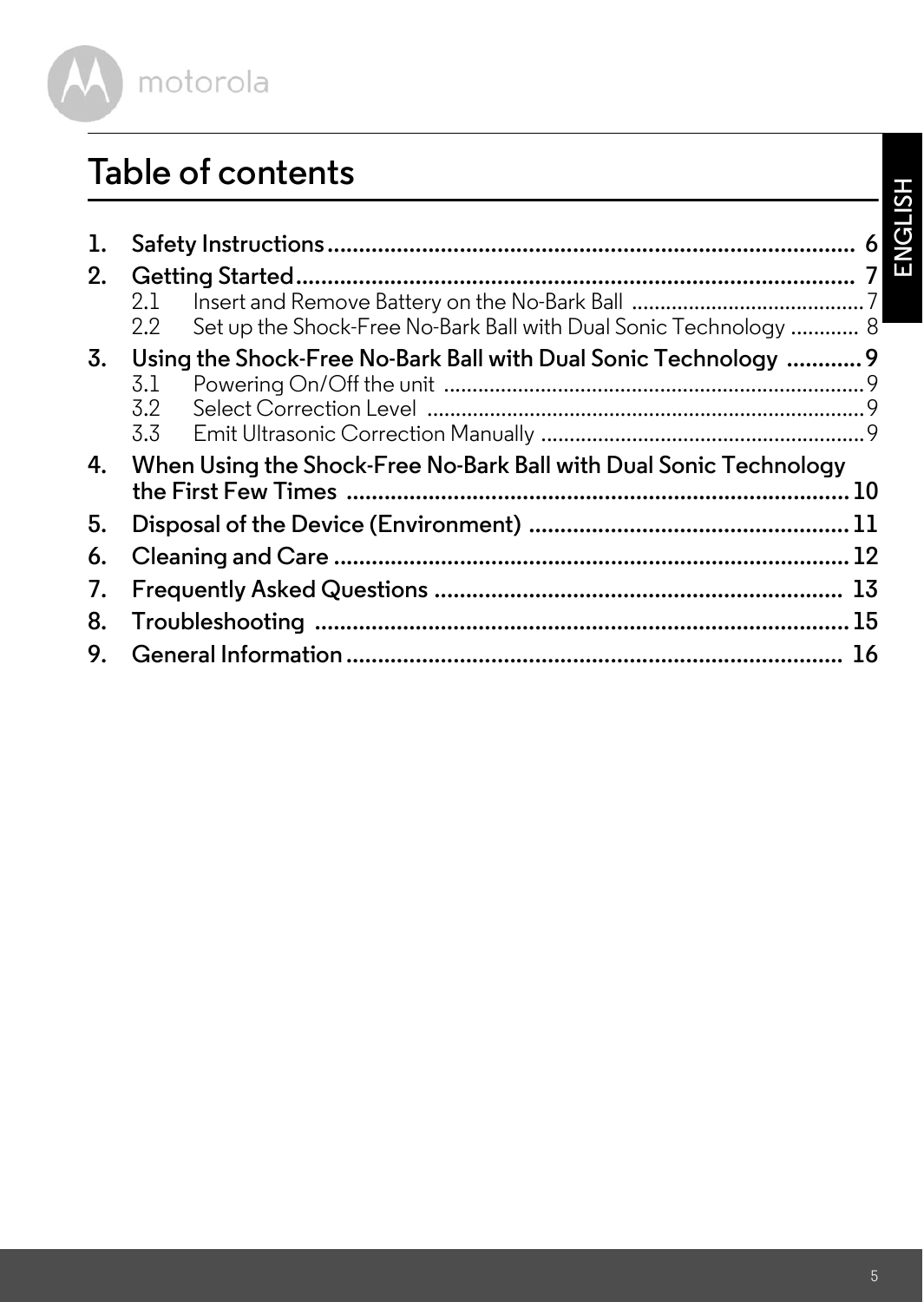

# <span id="page-5-1"></span><span id="page-5-0"></span>*1. Safety Instructions*

## **WARNING:**

**As with any electrical device, supervision of your pet's usage should be exercised until your pet is acclimated to the product. If your pet is prone to chewing, we strongly recommend you keep this and all other electrical devices out of its reach.** 

#### *WARNING*

*The Shock-Free No-Bark Ball with Dual Sonic Technology is suitable for use on healthy, non-aggressive dogs to control excessive barking when used as*  described in this User's Guide. Therefore, always read the instructions in this *User's Guide carefully before using the product.*

- DO NOT USE ON AGGRESSIVE DOGS This product is not for use on aggressive dogs. If you are not sure if this product is suitable for your dog, please consult a certified trainer or your veterinarian.
- This product is not a toy. Do not allow children to play with it.
- This product is not a substitute for responsible supervision of your dog.
- This product should only be used with dogs that are over 6 months of age.
- Do not leave the unit unattended as your dog may chew on it and the product can get damaged.
- Other dogs within the hearing range may be affected by the ultrasonic sound.
- Many dogs will bark while playing with people or other dogs. Power off the unit before playing with your dog to avoid the unit from releasing ultrasonic correction.
- Power off the unit when it is not in use.
- Test this product and all its functions so that you are familiar with it prior to actual use.
- Only use a battery of the same type. This product uses 4x 1.5V AA-sized alkaline batteries.
- Keep this User's Guide for future reference.

#### *CAUTION*

*There is danger of explosion if the battery is replaced by an incorrect type.*

*Dispose of used batteries according to their instructions.*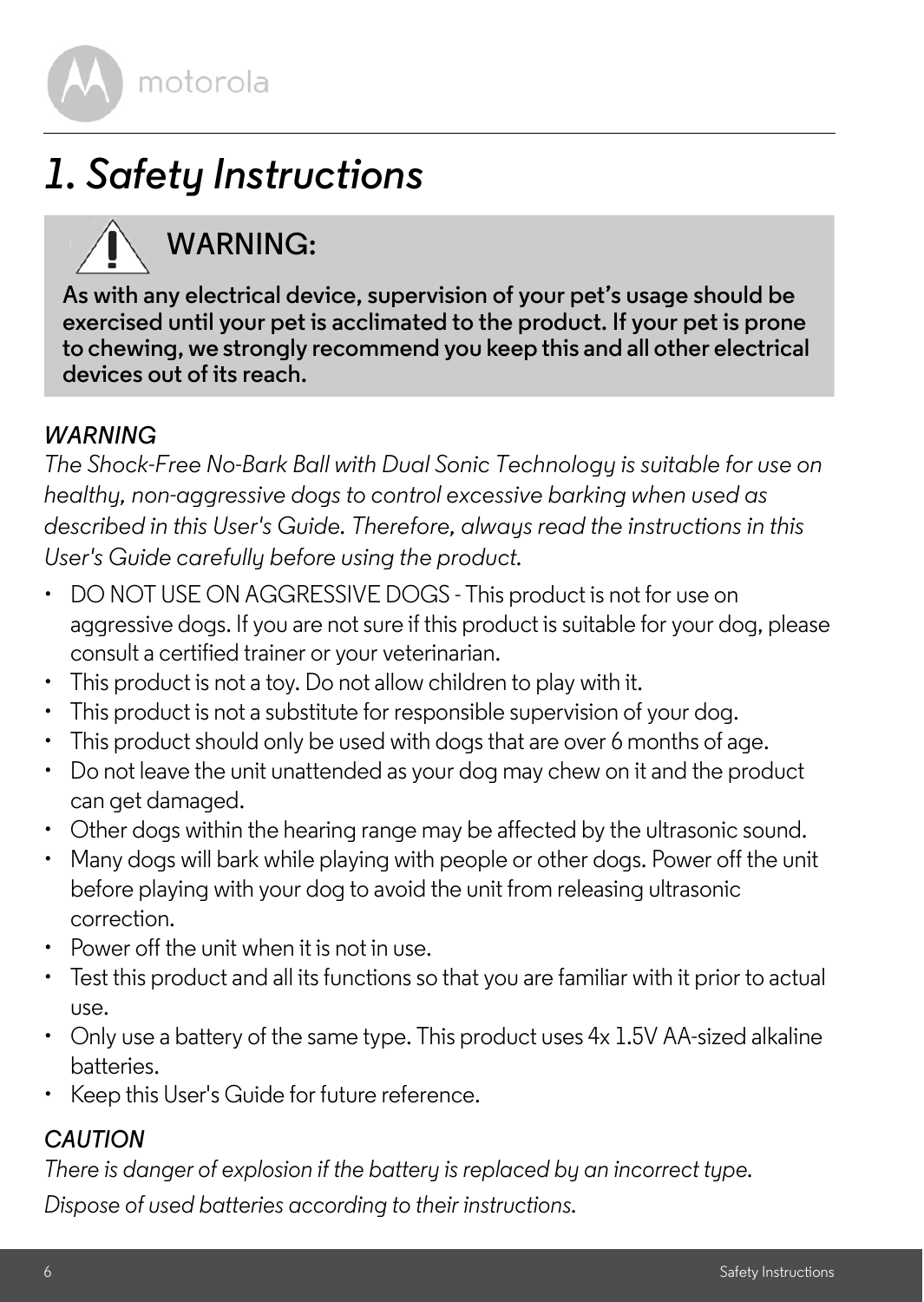motorola

# <span id="page-6-0"></span>*2. Getting Started*

### <span id="page-6-1"></span>**2.1 Insert and Remove Battery on the No-Bark Ball**

The No-Bark System uses 4x 1.5V AA-sized alkaline batteries. The battery cover is located at the back of the unit.



- **1.** Turn the battery cover in the direction as shown above to unlock and remove it.
- **2.** Place the batteries into the compartment in the correct order and polarities as shown below.

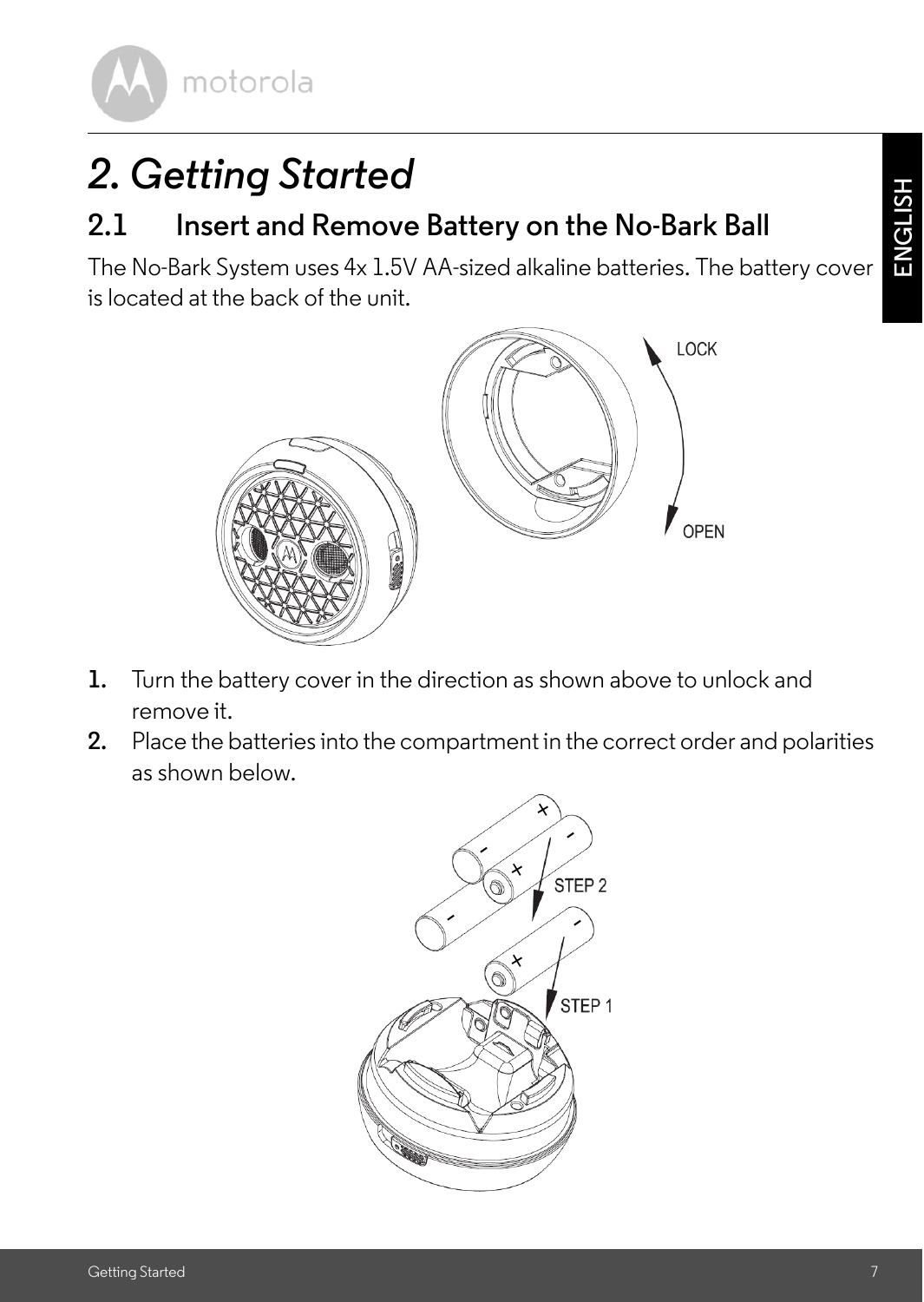

**3.** Close the battery cover and turn it in the direction as shown below to lock it.



### *Battery Life*

The average battery life is up to 3 months, depending on how often your dog barks. The Indicator LED lights up in red when battery is low. To conserve battery life, press and slide the **POWER/SELECTION** switch  $\overline{\text{min}}$  to **OFF** when it is not in use.

### <span id="page-7-0"></span>**2.2 Set up the Shock-Free No-Bark Ball with Dual Sonic Technology**

The No-Bark Ball works as a transmitter that releases an unpleasant high-pitched ultrasonic sound whenever it detects barking from your dog.

- You can simply hold it on your hand, place the unit on a table top or mount it on a wall close to where your dog barks the most (not exceeding 25 feet).
- For instance, you can set it close to the front door if your dog barks uncontrollably whenever the doorbell rings or if your dog barks endlessly at guests.

#### *WARNING*

Whenever your dog barks, all pets within the hearing range will hear the ultrasonic sound emitted by the No-Bark Ball.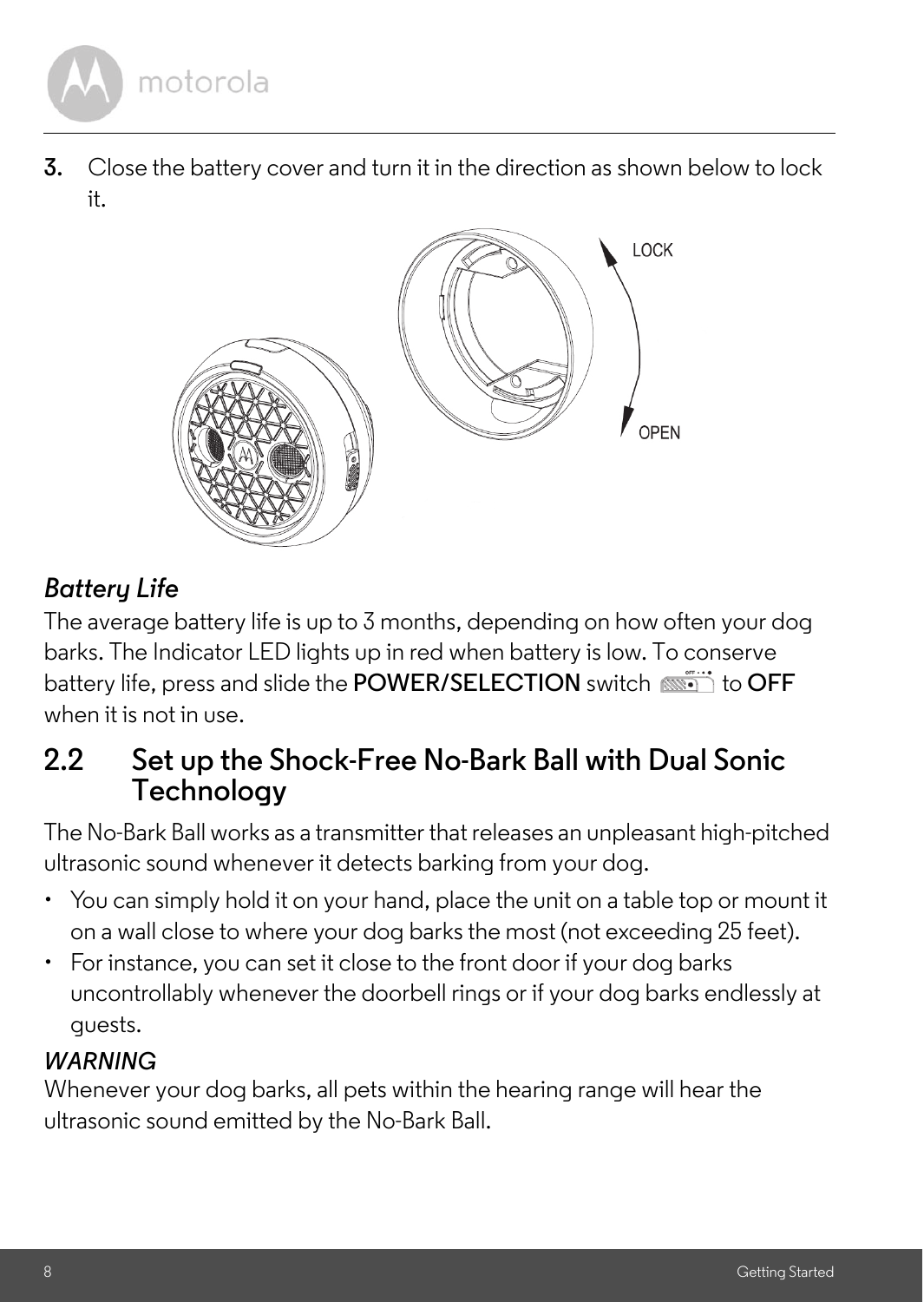**ENGLISH**

motorola

## <span id="page-8-0"></span>*3. Using the Shock-Free No-Bark Ball with Dual Sonic Technology*

### <span id="page-8-1"></span>**3.1 Powering On/Off the unit**

To power on, press and slide the **POWER/SELECTION** switch  $\overline{\text{min}}$  to  $\cdot$ The Indicator LED lights up in blue for 3 seconds when it is powered on and flashes slowly during standby.

To power off, press and slide the **POWER/SELECTION** switch  $\overline{\text{w}}$ ; to **OFF**.

### <span id="page-8-2"></span>**3.2 Select Correction Level**

Your No-Bark Ball is a smart bark detection device. If there is a bark from your dog, it releases ultrasonic sound automatically for 3 seconds at the level you have selected to discourage or stop your dog from barking.

To adjust correction level, simply press and slide the **POWER/SELECTION**  switch  $\overline{\text{min}}$  to the level you wish to set (from  $1$  to **3**).

| Level | What it does                        |
|-------|-------------------------------------|
|       | Releases a low ultrasonic sound.    |
|       | Releases a medium ultrasonic sound. |
|       | Releases a high ultrasonic sound.   |

The Indicator LED flashes quickly in blue when emitting ultrasonic sound.

### <span id="page-8-3"></span>**3.3 Emit Ultrasonic Correction Manually**

Your No-Bark Ball emits ultrasonic sound automatically every time your dog barks. You can also press a button to release ultrasonic sound manually whenever your dog misbehaves, such as getting on a couch or bark at your guests.

To emit ultrasonic correction manually, press and hold the **MANUAL ULTRASONIC BUTTON**  $\&$ . It will emit ultrasonic sound at the level you have selected in *[3.2 Select Correction Level](#page-8-2)*.

The Indicator LED flashes quickly in blue when emitting ultrasonic sound.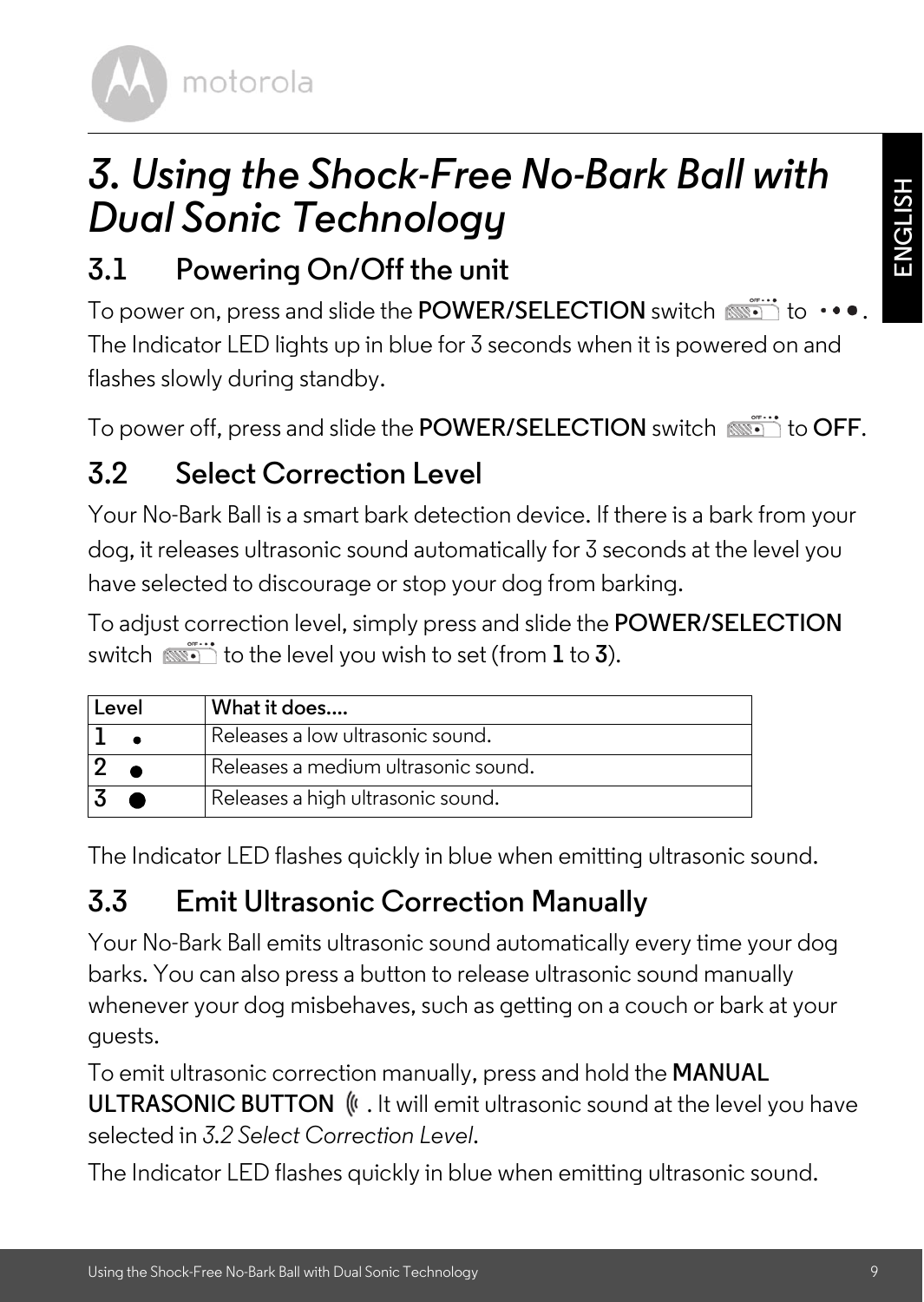

## <span id="page-9-0"></span>*4. When Using the Shock-Free No-Bark Ball with Dual Sonic Technology the First Few Times*

Dogs learn and adapt at different speeds. It may take several times for your dog to understand the purpose of the No-Bark System. After a couple of days using the No-Bark Ball, your dog will learn to relax and reduce its barking behavior. However, please remain consistent in your use of the No-Bark Ball even after you notice a reduction in your dog's barking.

### *Do not leave your dog alone when using the No-Bark Ball the first few times.*

As the ultrasonic sound may be startling to some dogs, stay around your dog after powering on the No-Bark Ball for the first few times.

### *IMPORTANT*

*Reward your dog with treats, play and praise when it is not barking.*

*Many dogs will bark while playing with people or other dogs. Power off No-bark Ball before playing with your dog to avoid the unit from releasing ultrasonic correction.*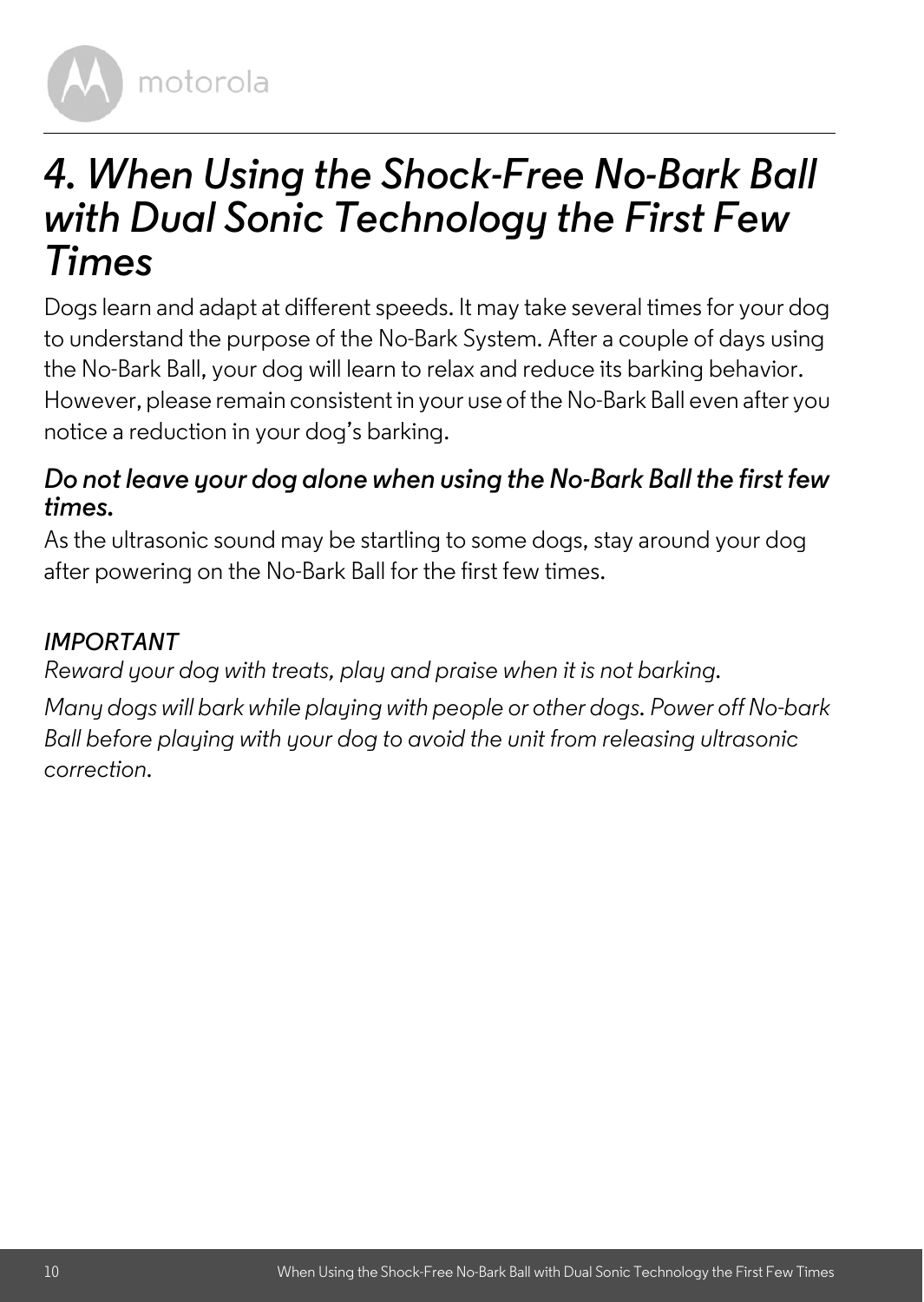motorola

# <span id="page-10-0"></span>*5. Disposal of the Device (Environment)*

At the end of the product lifecycle, you should not dispose of this product with normal household waste. Take this product to a collection point for the recycling of electrical and electronic equipment. The symbol on the product, user's guide and/or box indicates this.



**ENGLISH**

Some of the product materials can be reused if you take them to a recycling point. By reusing some parts or raw materials from used products you make an important contribution to the protection of the environment.

Please contact your local authorities in case you need more information on the collection points in your area.

Dispose of the battery pack in an environmentally-friendly manner according to your local regulations.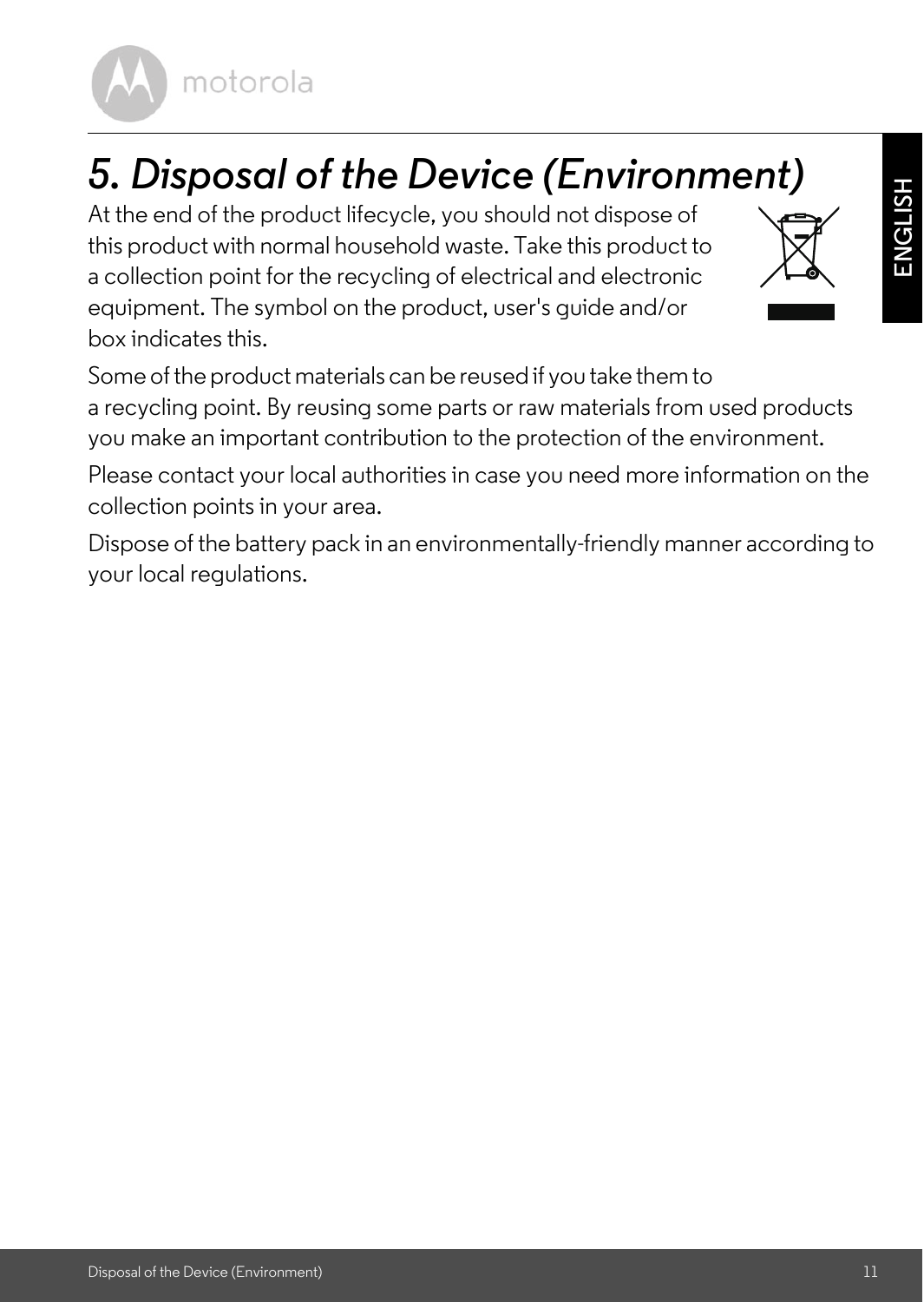

# <span id="page-11-0"></span>*6. Cleaning and Care*

### *Cleaning and care*

- Remove the batteries before cleaning the Shock-Free No-Bark Ball with Dual Sonic Technology with a soft, slightly damp cloth.
- Do not immerse the unit in water.
- Every effort has been made to ensure high standards of reliability of your No-Bark Ball. However, if something does go wrong, please do not try to repair it yourself – contact Customer Service for assistance.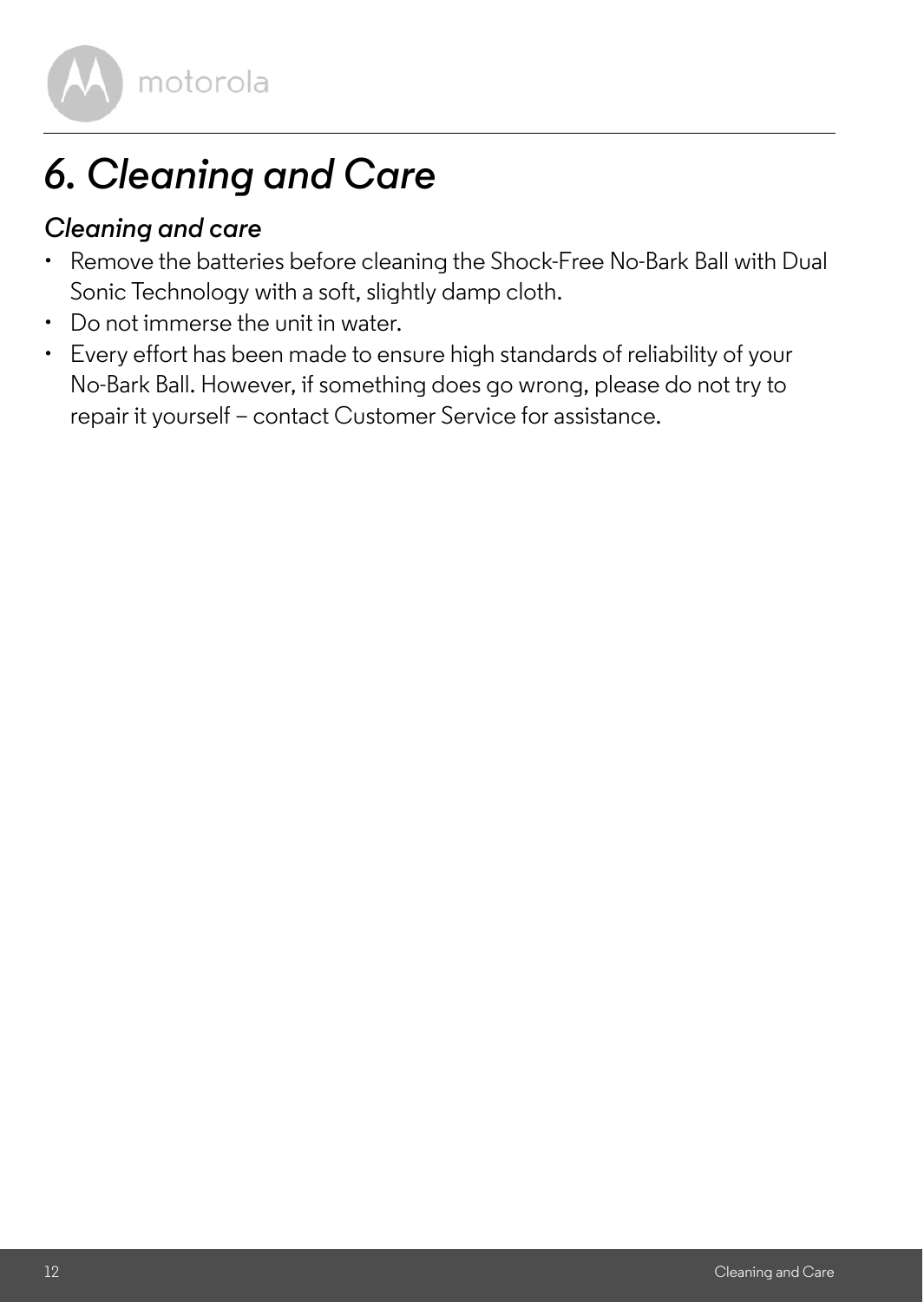**ENGLISH**

motorola

# <span id="page-12-0"></span>*7. Frequently Asked Questions*

### *Will the Shock-Free No-Bark Ball with Dual Sonic Technology be effective on my dog?*

- There are many reasons for excessive barking your dog may be lonely, hungry, cold or hot or simply alerting you to people or animals on your property. The No-Bark Ball is best used on dogs whose needs are well fulfilled and bark excessively at everything that moves.
- The No-Bark Ball may not work on dogs that have hearing problems or are suffering from hearing loss.

#### *Will the barking from another dog trigger the sensor on the Shock-Free No-Bark Ball with Dual Sonic Technology?*

• Yes. The sensor will trigger when there are other dogs barking within the hearing range.

### *Will the ultrasonic sound from the Shock-Free No-Bark Ball with Dual Sonic Technology affect other dogs?*

• Yes. Other dogs within the hearing range may be affected by the ultrasonic sound.

### *Is the Shock-Free No-Bark Ball with Dual Sonic Technology appropriate and humane?*

• Yes. The No-Bark Ball is designed to get your dog's attention, not to punish it. However, the initial ultrasonic correction may startle your dog.

#### *What is meant by ultrasonic sound?*

• Humans can only hear sounds at a frequency up to a maximum of 20kHz, whereas dogs can hear up to 60kHz. As such, dogs are sensitive to certain sounds that are undetectable to us. The ultrasonic sound waves released by our No-Bark Ball are at frequencies that are audible by dogs.

### *Will my dog stop barking completely?*

• No. The No-Bark Ball was specifically designed to reduce or discourage excessive barking behavior, but not eliminate barking all together.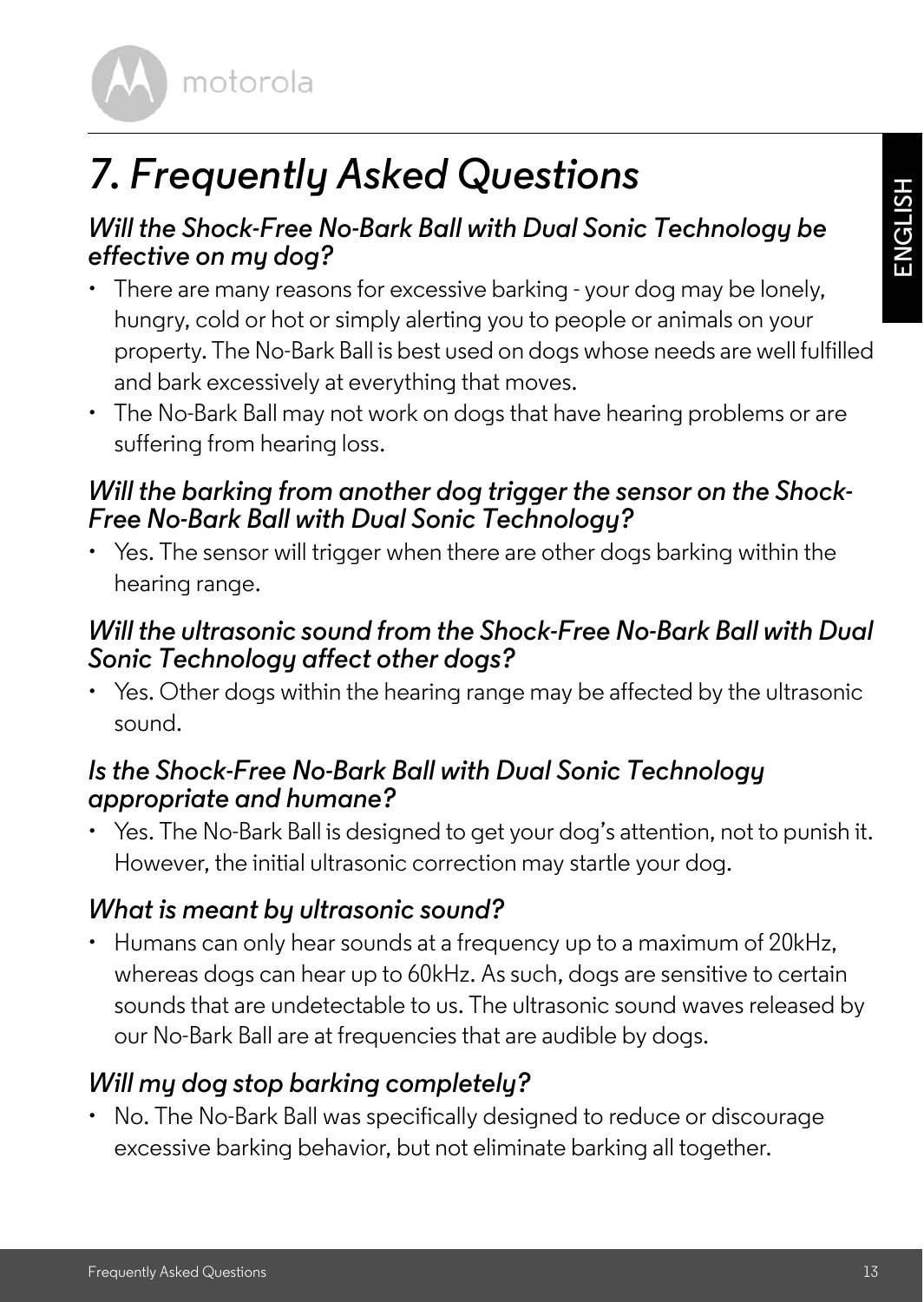

#### *My dog keeps barking (does not seem to respond to the ultrasonic correction).*

- If you are certain that your dog hears the ultrasonic sound, however is still not responding, try the next level higher ([see "Select Correction Level" page 9](#page-8-2)).
- Replace the battery.
- If your dog still does not respond, contact Customer Service at 1-888-331-3383.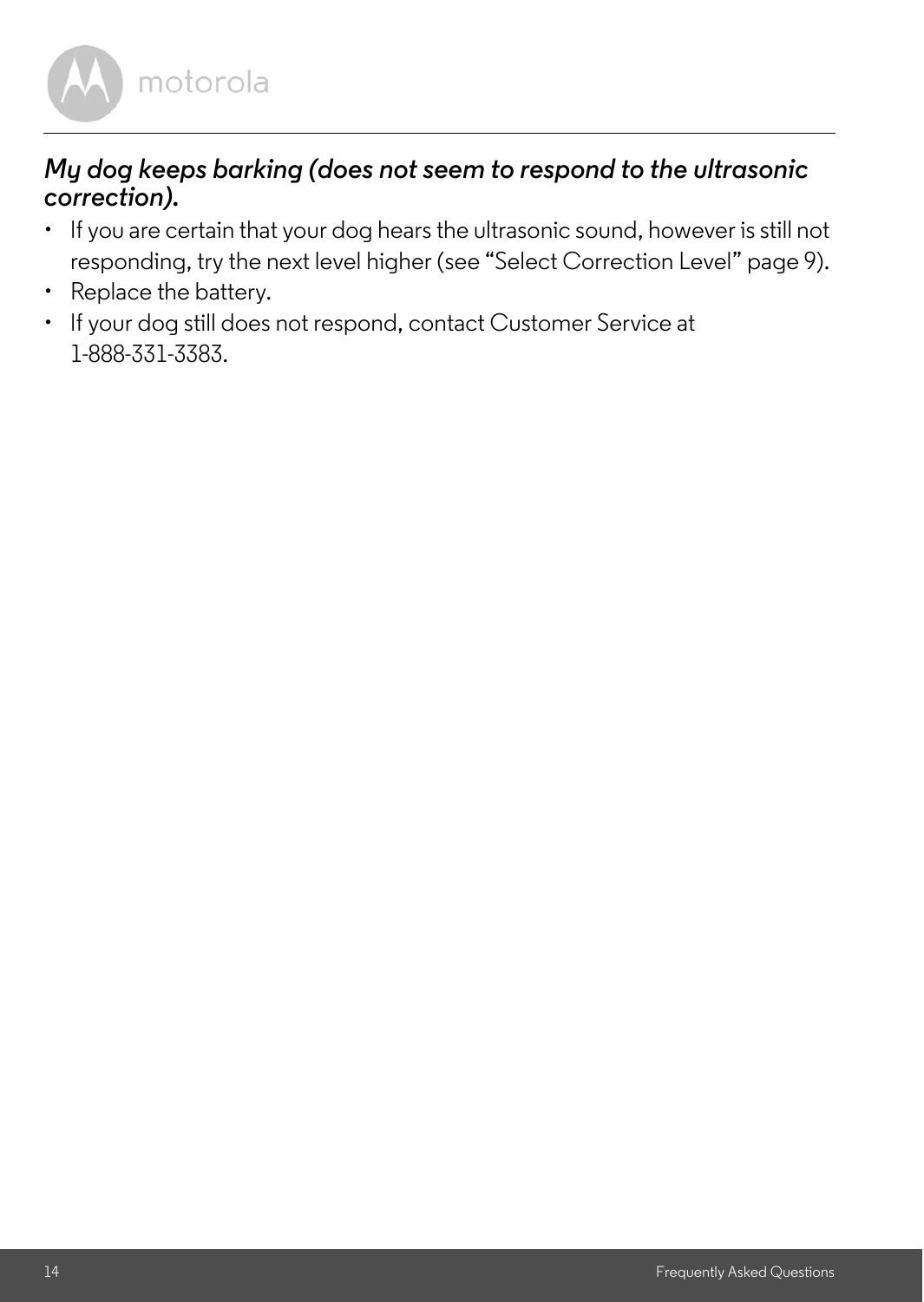

# <span id="page-14-0"></span>*8. Troubleshooting*

#### *When your dog does not seem to respond to the Ultrasonic Correction*

- Check if the battery has drained out.
- If you are certain that your dog hears the ultrasonic sound, however is still not responding, try the next level higher ([see "Select Correction Level" page 9\)](#page-8-2).
- If your dog still does not respond, contact Customer Service at 1-888-331-3383.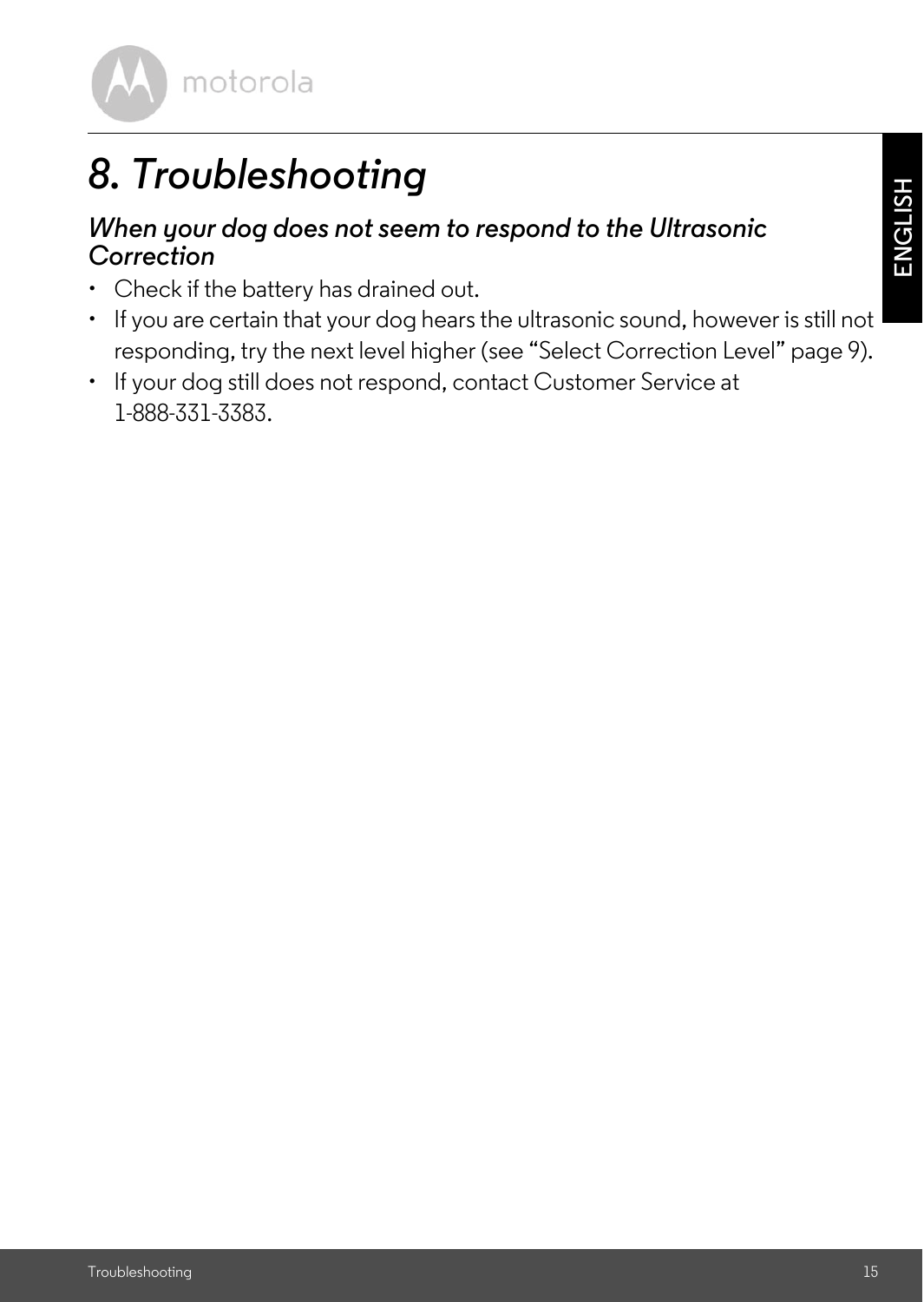

# <span id="page-15-0"></span>*9. General Information*

#### **lf your product is not working properly....**

- **1.** Read this User's Guide.
- **2.** Contact Customer Service:

US and Canada 1-888-331-3383

Email: support@motorolamonitors.com

### **Consumer Products and Accessories Limited Warranty**

Thank you for purchasing this Motorola branded product manufactured under license by Binatone Electronics International LTD ("BINATONE").

### *What Does this Warranty Cover?*

Subject to the exclusions contained below, BINATONE warrants that this Motorola branded product ("Product") or certified accessory ("Accessory") sold for use with this product that it manufactured to be free from defects in materials and workmanship under normal consumer usage for the period outlined below. This Warranty is your exclusive warranty and is not transferable.

### *Who is covered?*

This Warranty extends only to the first consumer purchaser, and is not transferable.

### *What will BINATONE do?*

BINATONE or its authorised distributor at its option and within a commercially reasonable time, will at no charge repair or replace any Products or Accessories that does not conform to this Warranty. We may use functionally equivalent reconditioned/ refurbished/ pre-owned or new Products, Accessories or parts.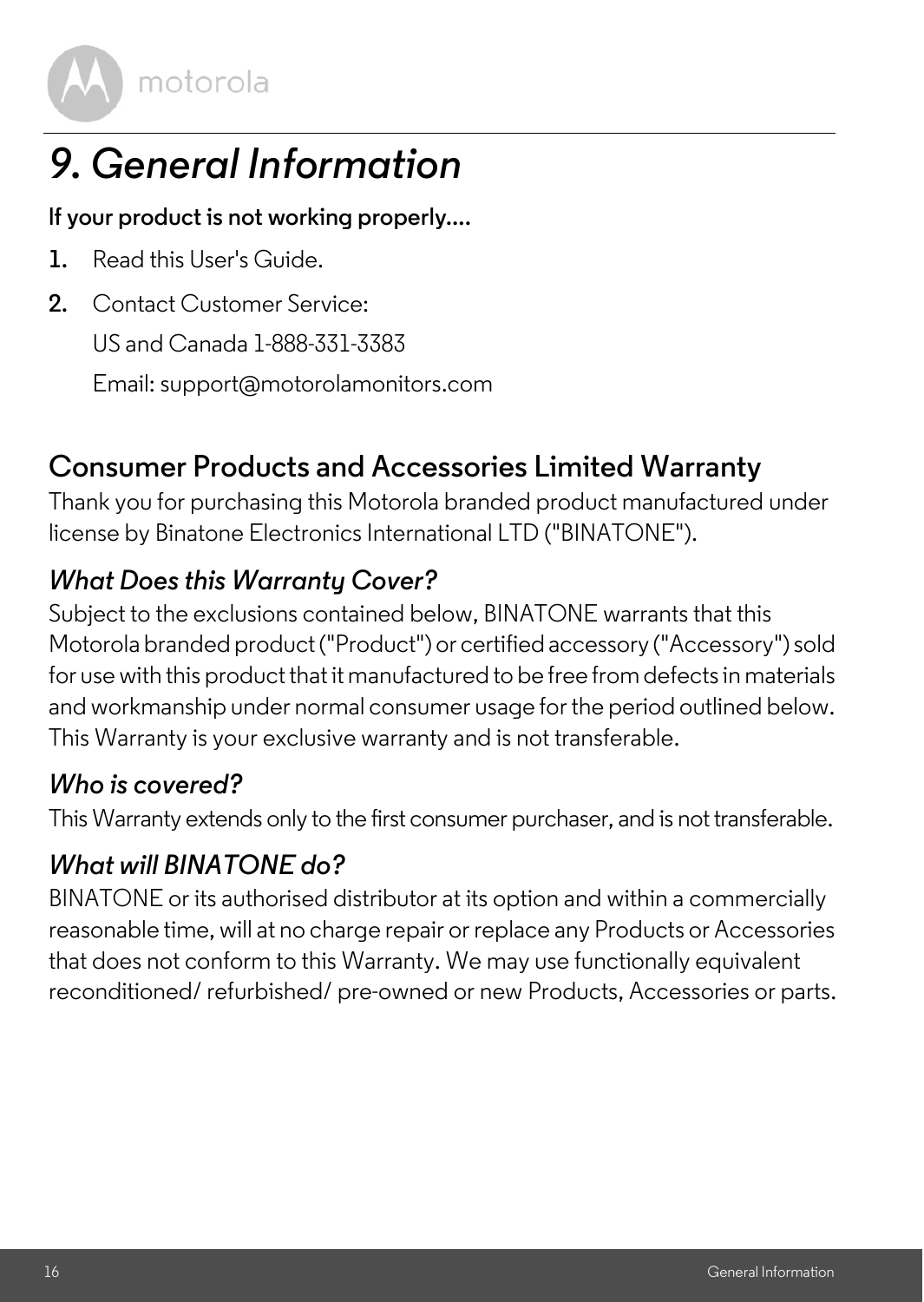

### *What Other Limitations Are There?*

ANY IMPLIED WARRANTIES, INCLUDING WITHOUT LIMITATION THE IMPLIED WARRANTIES OF MERCHANTABILITY AND FITNESS FOR A PARTICULAR PURPOSE, SHALL BE LIMITED TO THE DURATION OF THIS LIMITED WARRANTY, OTHERWISE THE REPAIR OR REPLACEMENT PROVIDED UNDER THIS EXPRESS LIMITED WARRANTY IS THE EXCLUSIVE REMEDY OF THE CONSUMER, AND IS PROVIDED IN LIEU OF ALL OTHER WARRANTIES, EXPRESS OR IMPLIED. IN NO EVENT SHALL MOTOROLA OR BINATONE BE LIABLE, WHETHER IN CONTRACT OR TORT (INCLUDING NEGLIGENCE) FOR DAMAGES IN EXCESS OF THE PURCHASE PRICE OF THE PRODUCT OR ACCESSORY, OR FOR ANY INDIRECT, INCIDENTAL, SPECIAL OR CONSEQUENTIAL DAMAGES OF ANY KIND, OR LOSS OF REVENUE OR PROFITS, LOSS OF BUSINESS, LOSS OF INFORMATION OR OTHER FINANCIAL LOSS ARISING OUT OF OR IN CONNECTION WITH THE ABILITY OR INABILITY TO USE THE PRODUCTS OR ACCESSORIES TO THE FULL EXTENT THESE DAMAGES MAY BE DISCLAIMED BY LAW.

Some jurisdictions do not allow the limitation or exclusion of incidental or consequential damages, or limitation on the length of an implied warranty, so the above limitations or exclusions may not apply to you. This Warranty gives you specific legal rights, and you may also have other rights that vary from one jurisdiction to another.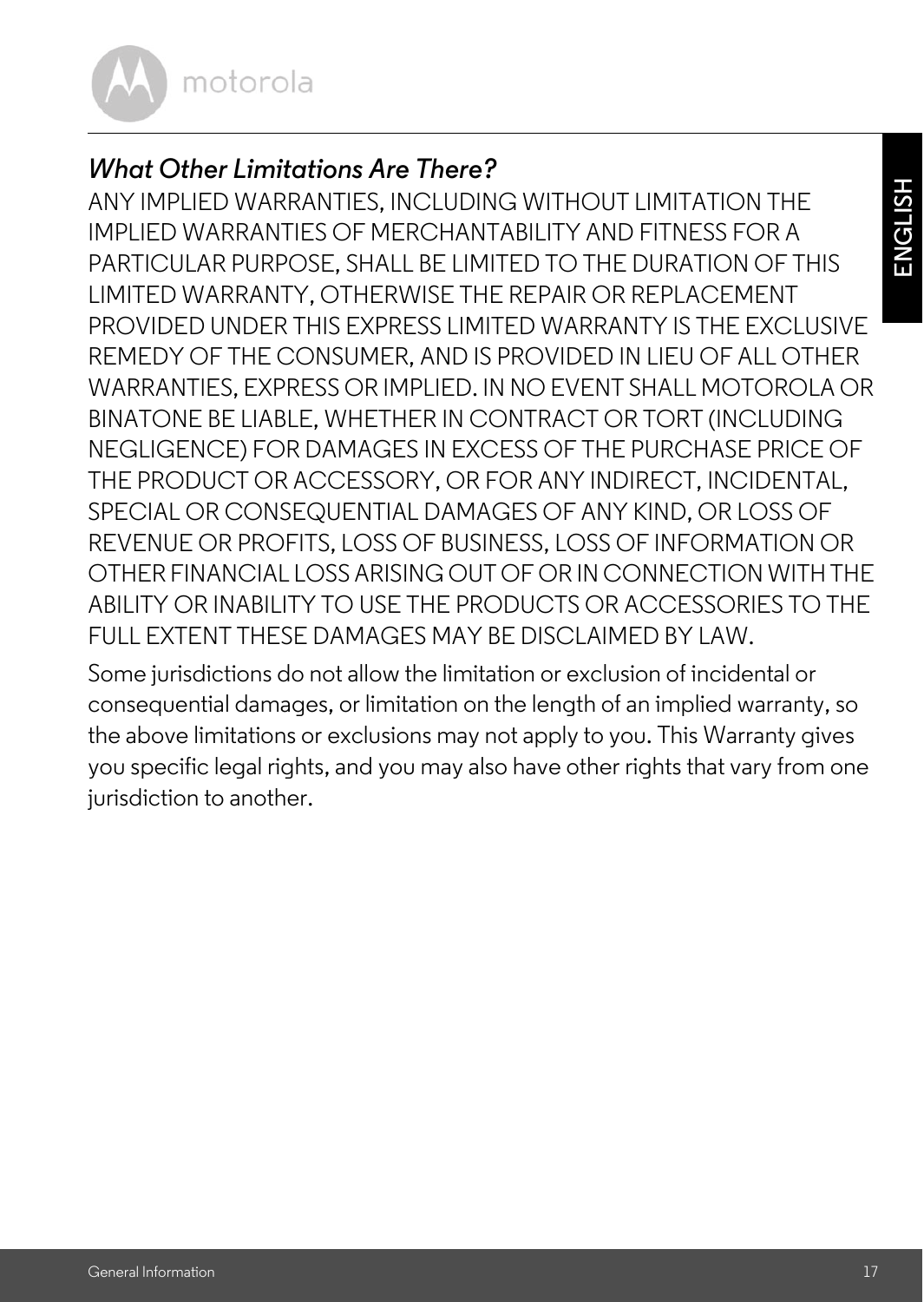

| <b>Products Covered</b>           | <b>Length of Coverage</b>                                                                                                    |
|-----------------------------------|------------------------------------------------------------------------------------------------------------------------------|
| Consumer Products                 | One (1) year from the date of the                                                                                            |
|                                   | products original purchase by the first                                                                                      |
|                                   | consumer purchaser of the product.                                                                                           |
| Consumer Accessories              | Ninety (90) days from the date of the<br>accessories original purchase by the<br>first consumer purchaser of the<br>product. |
| Consumer Products and Accessories | The balance of the original warranty or                                                                                      |
| that are Repaired or Replaced     | for Ninety (90) days from the date                                                                                           |
|                                   | returned to the consumer, whichever is                                                                                       |
|                                   | longer.                                                                                                                      |

#### **Exclusions**

**Normal Wear and Tear.** Periodic maintenance, repair and replacement of parts due to normal wear and tear are excluded from coverage.

**Batteries.** Only batteries whose fully charged capacity falls below 80% of their rated capacity and batteries that leak are covered by this Warranty.

**Abuse & Misuse.** Defects or damage that result from: (a) improper operation, storage, misuse or abuse, accident or neglect, such as physical damage (cracks, scratches, etc.) to the surface of the product resulting from misuse; (b) contact with liquid, water, rain, extreme humidity or heavy perspiration, sand, dirt or the like, extreme heat, or food; (c) use of the Products or Accessories for commercial purposes or subjecting the Product or Accessory to abnormal usage or conditions; or (d) other acts which are not the fault of MOTOROLA or BINATONE, are excluded from coverage.

**Use of Non-Motorola branded Products and Accessories.** Defects or damage that result from the use of Non-Motorola branded or certified Products or Accessories or other peripheral equipment are excluded from coverage.

**Unauthorised Service or Modification.** Defects or damages resulting from service, testing, adjustment, installation, maintenance, alteration, or modification in any way by someone other than MOTOROLA, BINATONE or its authorized service centers, are excluded from coverage.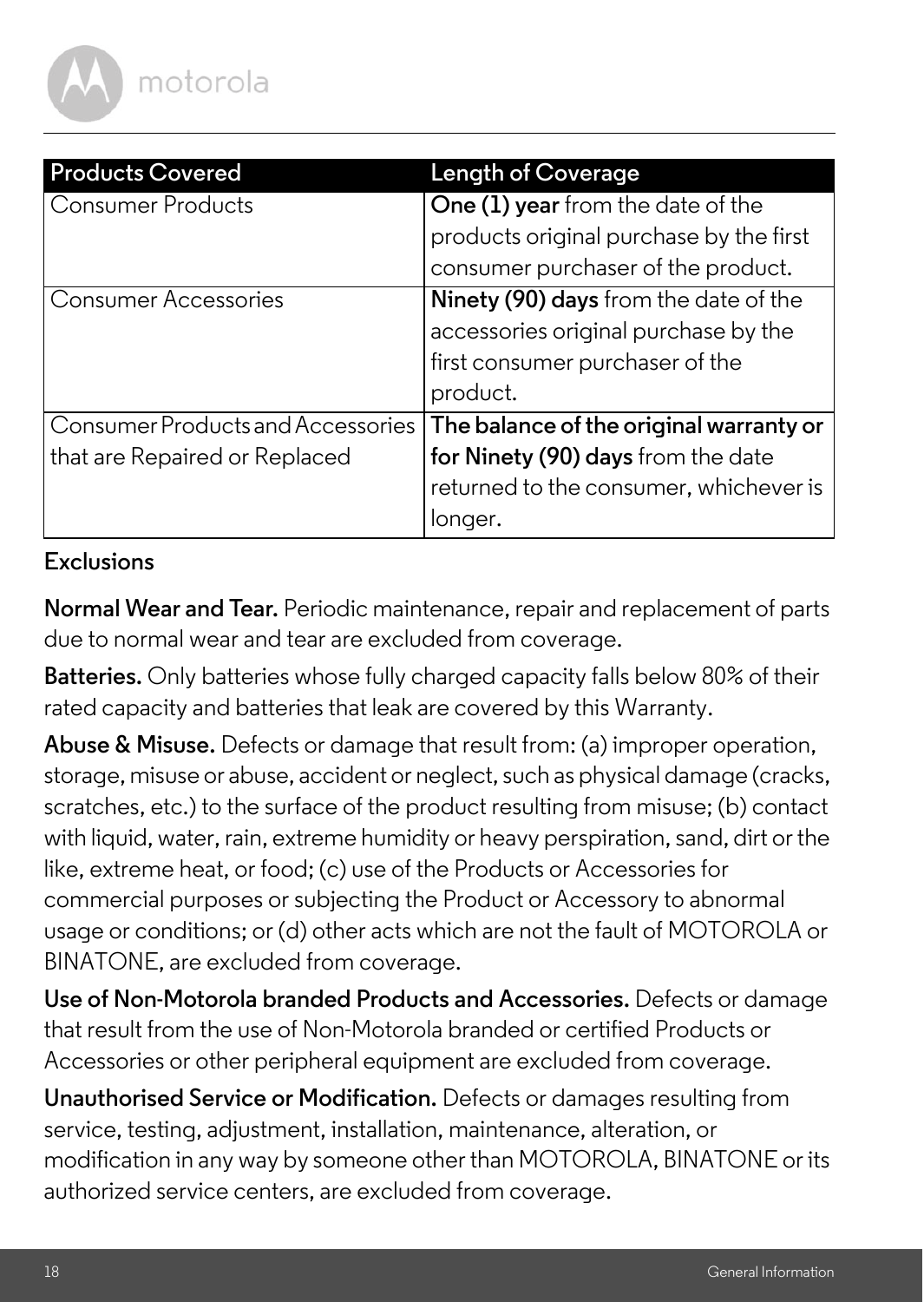**ENGLISH**

# motorola

**Altered Products.** Products or Accessories with (a) serial numbers or date tags that have been removed, altered or obliterated; (b) broken seals or that show evidence of tampering; (c) mismatched board serial numbers; or (d) nonconforming or non-Motorola branded housings, or parts, are excluded from coverage.

**Communication Services.** Defects, damages, or the failure of Products or Accessories due to any communication service or signal you may subscribe to or use with the Products or Accessories is excluded from coverage.

### *How to Obtain Warranty Service or Other Information?*

To obtain service or information, please call:

US and Canada 1-888-331-3383

Email: support@motorolamonitors.com

You will receive instructions on how to ship the Products or Accessories at your expense and risk, to a BINATONE Authorized Repair Centre.

To obtain service, you must include: (a) the Product or Accessory; (b) the original proof of purchase (receipt) which includes the date, place and seller of the Product; (c) if a warranty card was included in your box, a completed warranty card showing the serial number of the Product; (d) a written description of the problem; and, most importantly; (e) your address and telephone number.

These terms and conditions constitute the complete warranty agreement between you and BINATONE regarding the Products or Accessories purchased by you, and supersede any prior agreement or representations, including representations made in any literature publications or promotional materials issued by BINATONE or representations made by any agent employee or staff of BINATONE, that may have been made in connection with the said purchase.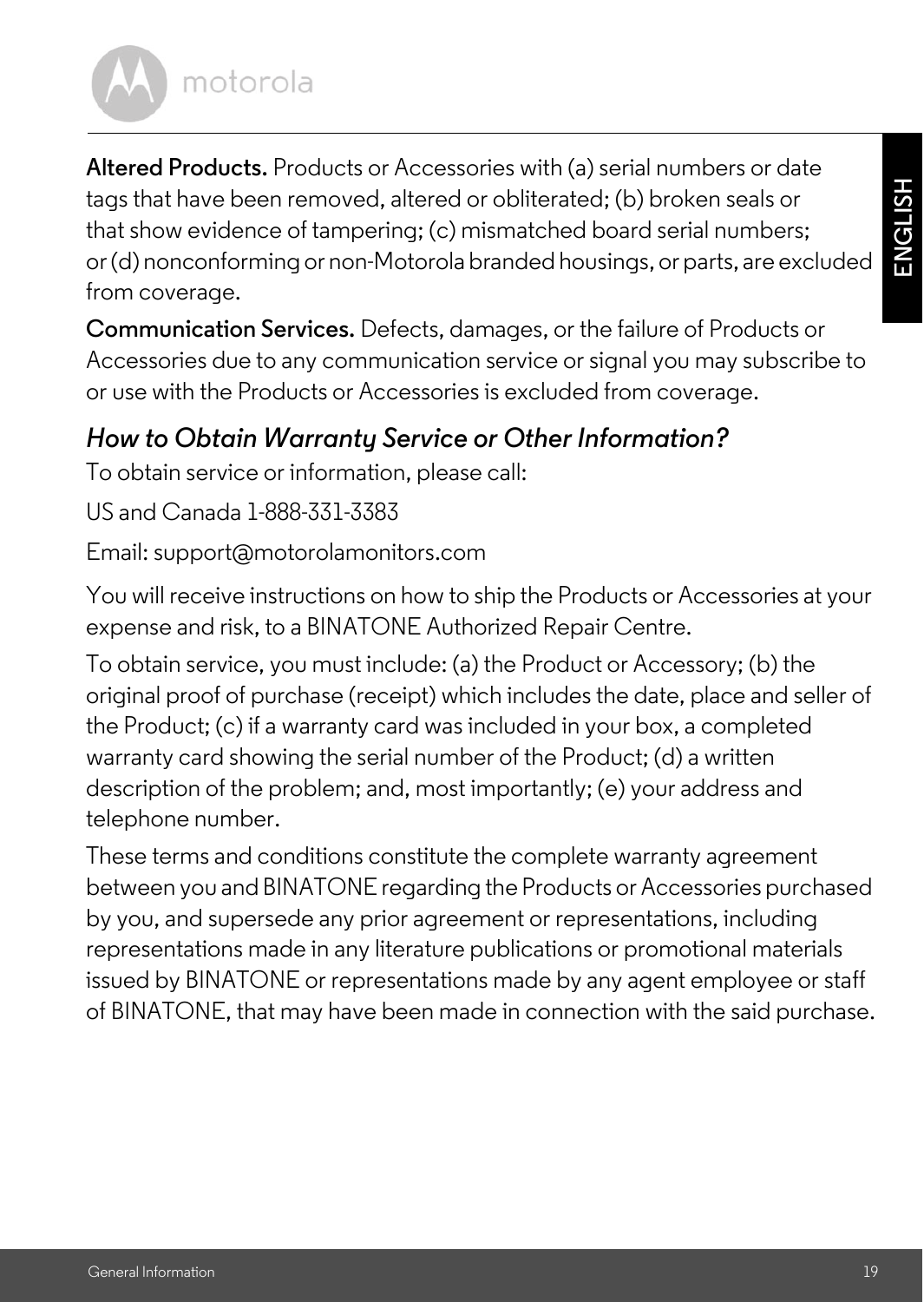

### **FCC, ACTA and Industry Canada (IC) regulations WARNING**

Changes or modifications to this equipment not expressly approved by the party responsible for compliance could void the user's authority to operate the equipment.

#### **NOTE**

This equipment has been tested and found to comply with the limits for a Class B digital device, pursuant to Part 18 of the Federal Communications Commission (FCC) rules. These limits are designed to provide reasonable protection against harmful interference in a residential installation. This equipment generates, uses and can radiate radio frequency energy and, if not installed and used in accordance with the instructions, may cause harmful interference to radio communications. However, there is no guarantee that interference will not occur in a particular installation. If this equipment does cause harmful interference to radio or television reception, which can be determined by turning the equipment off and on, the user is encouraged to try to correct the interference by one or more of the following measures:

- Reorient or relocate the receiving antenna.
- Increase the separation between the equipment and receiver.
- Connect the equipment into an outlet on a circuit different from that to which the receiver is connected.
- Consult the dealer or an experienced radio/TV technician for help.

This device complies with part 18 of the FCC Rules. Operation is subject to the following two conditions: (1) This device may not cause harmful interference, and (2) this device must accept any interference received, including interference that may cause undesired operation. This device complies with Industry Canada licence-exempt RSS standard(s). Operation is subject to the following two conditions: (1) this device may not cause interference, and (2) this device must accept any interference, including interference that may cause undesired operation of the device. This Class B digital apparatus complies with Canadian ICES-001.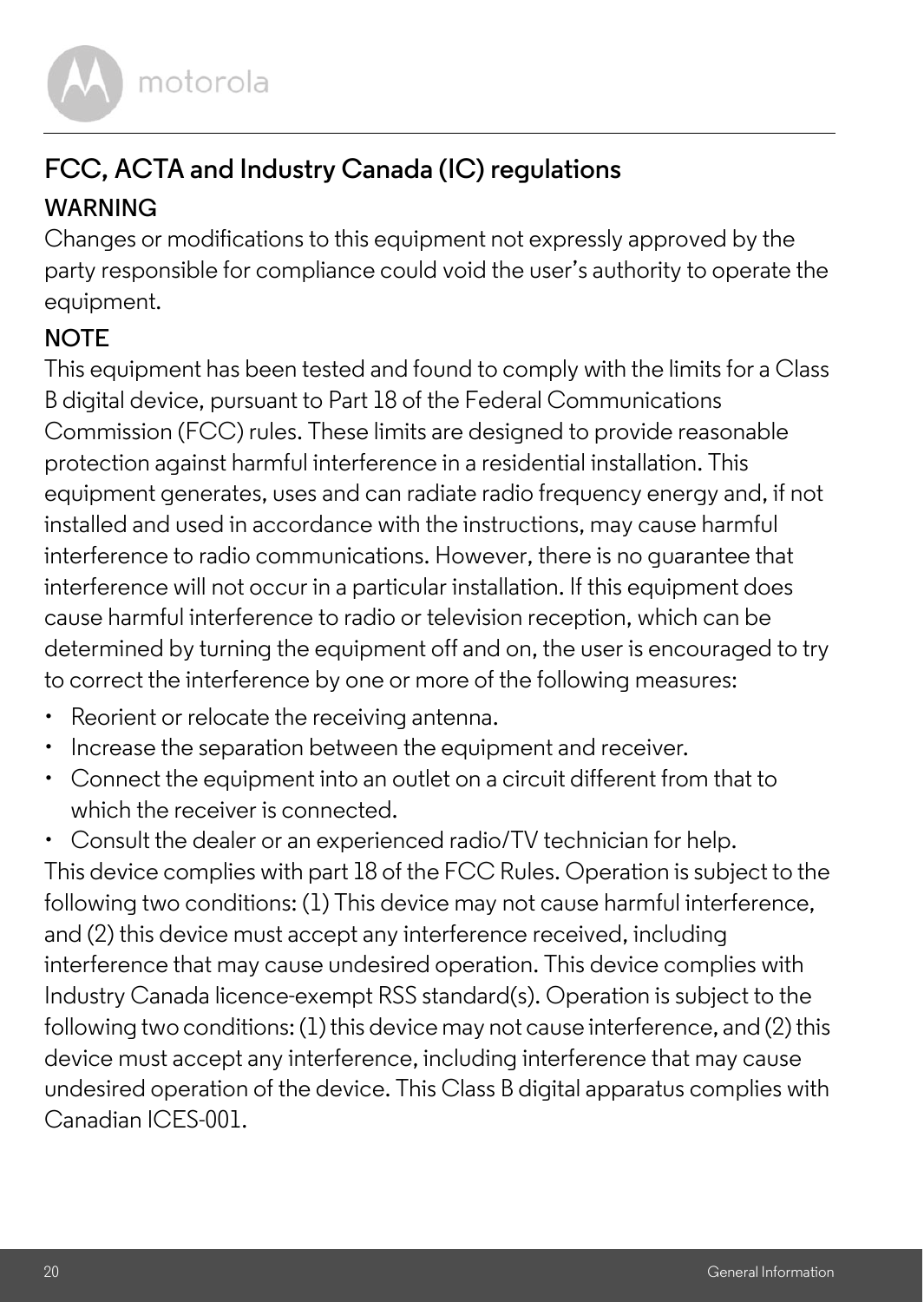

### **Technical Specifications**

Ultrasonic Frequency 25 ± 1.5 kHz

Power 4x 1.5V AA-sized alkaline batteries